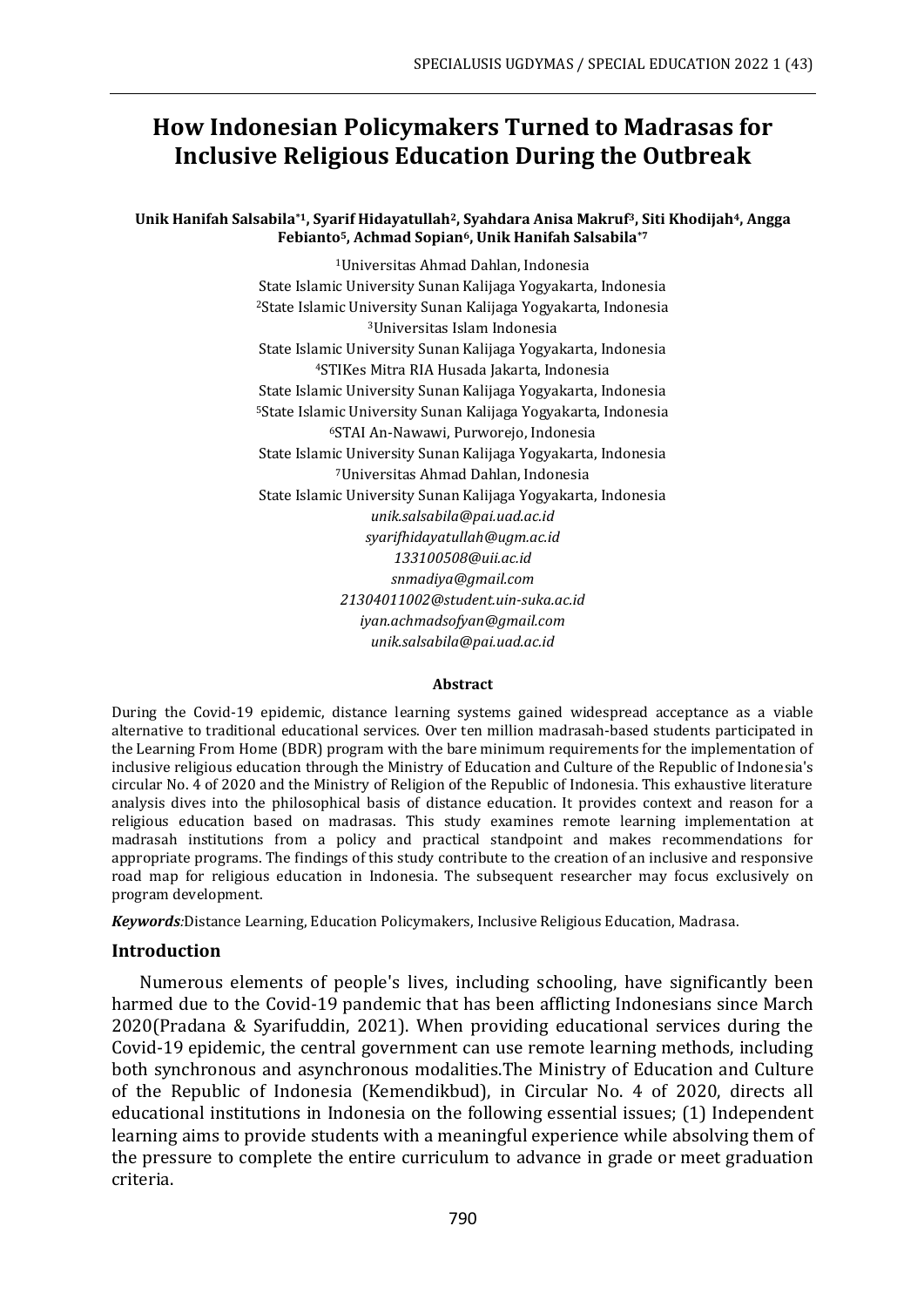Students must develop life skills in order to succeed in Covid-19; (2) When giving homework in various formats, the teacher considers the student's aptitude and the availability of learning facilities;and (3) Qualitative comments on student performance outcomes are required(Direktorat Jenderal Pendidikan Tinggi, 2020; Keputusan Presiden RI, 2020). Following receipt of the circular, the Ministry of Religion (Kemenag), which oversees all Islamic educational institutions, issued an official circular ordering madrasa to modify their teaching and learning practices(Moh. Khoeron, 2022). In the coming weeks and months, other continuing circulars will release in response to the increasing spread of the Covid-19 virus, notably the Omicron variant. In his statement, the Director of Curriculum, Facilities, Institutions, and Students (KSKK) indicated that the circular educates all Regional Offices (Kanwil) policymakers at the provincial, district, city, or city madrasah levels on educational service guidelines for all regional offices (Kanwil).

In greater detail, the circular also empowers the madrasa head and the madrasa task force to guarantee that the health protocol in the region of the education unit under his supervision is up to date and complete. To put this in a practical context, during the Covid-19 pandemic, the Ministry of Religion has instructed more than ten million students fostered by madrasas under its institutional auspices to participate in the Learning From Home (BDR) program. It was initiated by the central government, in the most basic of circumstances. What is the point of being modest? In practice, the outcomes of periodic evaluations demonstrate that not all ideals in distance learning design can implement successfully, whether through online or blended learning methods(Putri et al., 2020). One example is the ongoing debate in the community on the effectiveness and disappointment of the community in the learning process, which is evidence of this(Zakso & Agung, 2021).

Earlier research identified various issues as posing challenges to remote learning, ranging from infrastructure readiness, technological competency, budgetary conditions, learning efficacy, and evaluation methodologies to topographical reality(Mallisa et al., 2009). Intending to alleviate these situations, the government provides substantial aid by distributing educational data packages, syllabi, emergency learning curricula, and regular educational broadcast programs on national television(Ismuniar & Ardiwinata, 2021). Despite this, there is still a possibility that a learning crisis(2021) will occur at any time in the future, raising concerns. Not to mention the reality of madrasa finance, in which 95 percent of the management population qualifies through private institutions(Pendis, 2021), which has the possibility of unstable financial oscillations, as previously mentioned. Developing a more flexible road map for madrasa digitalization is one of the preventive measures for dealing with these frightening education forecasts.Thus, madrasah educational institutions can prudently manage their administrative and operational characteristics to minimize budgetary disruptions produced by various circumstances. This study aimed to perform a literature review using publicly available government and individual report data to understand better the phenomena of distance learning practices during the Covid-19 outbreak. The study's findings will lead to the development of a taxonomy of problematic terms used in remote education, which will serve as the foundation for rationalizing the suggested contextual digitalization roadmap. The rationalization premise of the study aims to provide a point of convergence between the issues and solutions associated with distance learning in madrasah institutions.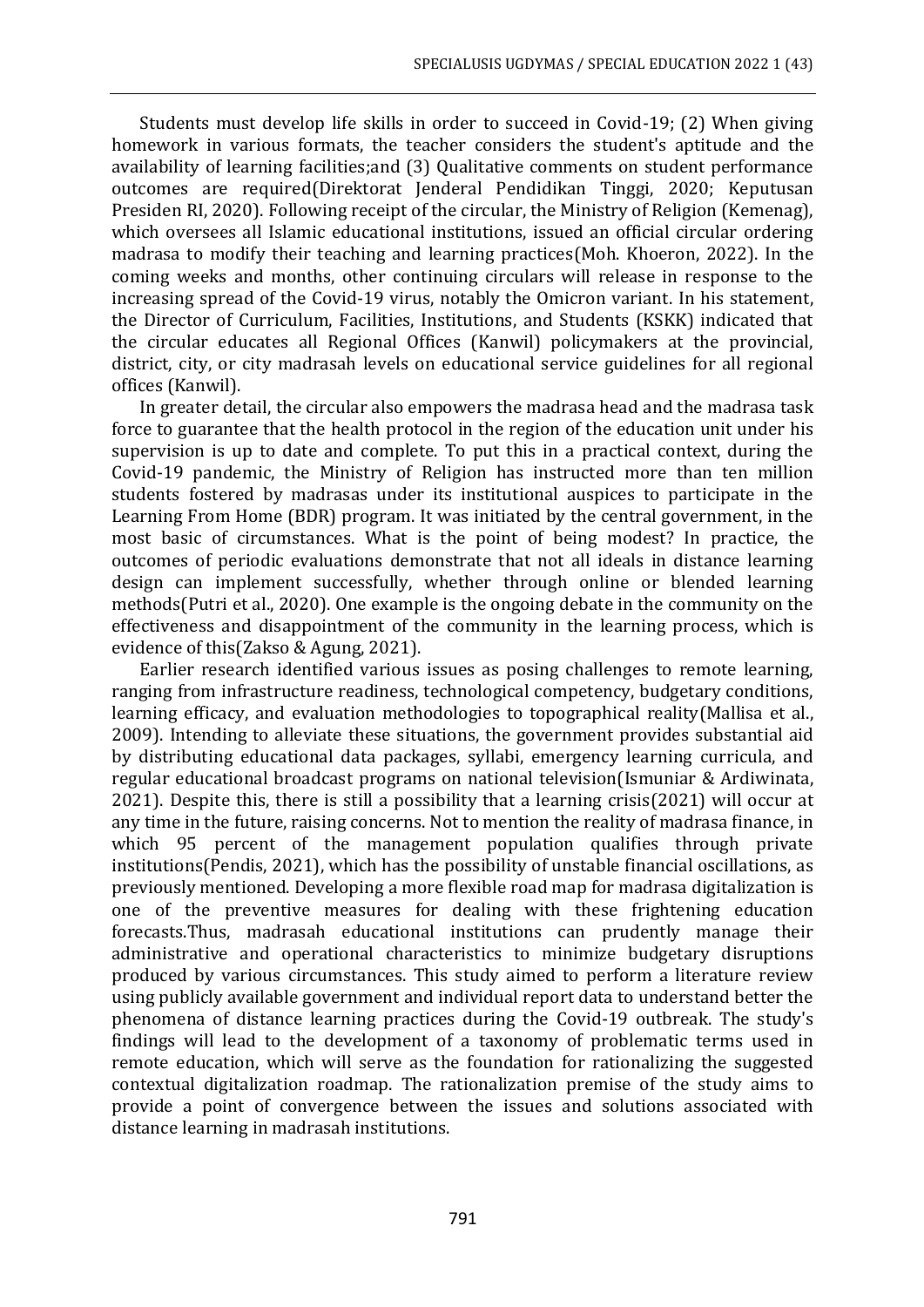#### **Materials and Methods**

A manual assessment of the literature findings conducts in combination with the reduction table. After doing content analysis, the test findings are evaluated and synthesized (Martin, 2002). The final stage of the research process is to provide a logical structure for the literature review results. Conducting a literature review entails identifying pertinent information, conducting a review, and drafting a review. As demonstrated in **Figure 1**(2022), the entire approach to this study is circular, with researchers discovering and reading new sources to incorporate them into the outcomes of the study synthesis.

Numerous concerns must be addressed for this research to be successful: (1) What is the rationale for adopting distance learning amid the Covid-19 pandemic? (2) What is the objective of distance education? What does integrating distant learning within madrasahs entail?Additionally, (3) what are the inquiry results into the difficulties associated with remote learning in madrasas? Following that, a narrative is developed to explain the rationale and urgency for implementing distance learning in madrasas during the Covid-19 pandemic, as well as the fundamental concepts and standardization of distance learning in madrasas based on Islamic Religious Education theories, as well as the interpretation of the implementation analysis's results and the composition of the proposed recommendations related to dispensing with dispensing.



The following are the anticipated outcomes of the study; (1) it will serve as a resource for practitioners and academics studying distance learning, both online and inperson; and (2) the findings of the study of writing papers, in the form of a classification of distance learning problems, will provide a more accurate picture of madrasa education practices in the community, both in terms of policy and practice. Numerous previous studies laid the groundwork for the development of the studies in this study, including Khanan Auladi's research entitled Teacher Constraints in Distance Thematic Learning during the Covid-19 Pandemic Period at Madrasah Ibtidaiyah Nurul Ummah Kotagede Yogyakarta, which was published in the journal Islamic Law and Education Studies (2020). This study aims to examine the use of distance learning to deliver theme-based instructional materials at Madrasah Ibtidaiyah Nurul Ummah (Minu). The field study discovered problematic usage of the 2013 Curriculum in distance learning practices and teachers' internal and external constraints, such as mental unpreparedness and network stability.

Khanan's (2000) conclusions were corroborated by thoroughly examining the study's historical setting. The second study is named Analysis of Online Learning During a Pandemic at Madrasah Ibtidaiyah, conducted by Novi Rosita Rahmawati and colleagues (2020). In August 2020, a phenomenological study was undertaken at Madrasah Ibtidaiyah Miftahul Huda Kediri to examine the online learning process after the Covid-19 outbreak. The research findings contain information about distance learning cycles and beneficial and detrimental factors associated with implementing distance learning using the Whatsapp and Google Suite platforms. The study's findings provided a theoretical framework for reflecting on the practice of distant learning adoption in madrasas during the Covid-19 pandemic. Third, a study named Learning Strategies and Academic Performance in Distance Education was conducted by Joyce Neroni (2019). The goal of this study is to determine the relationship between academic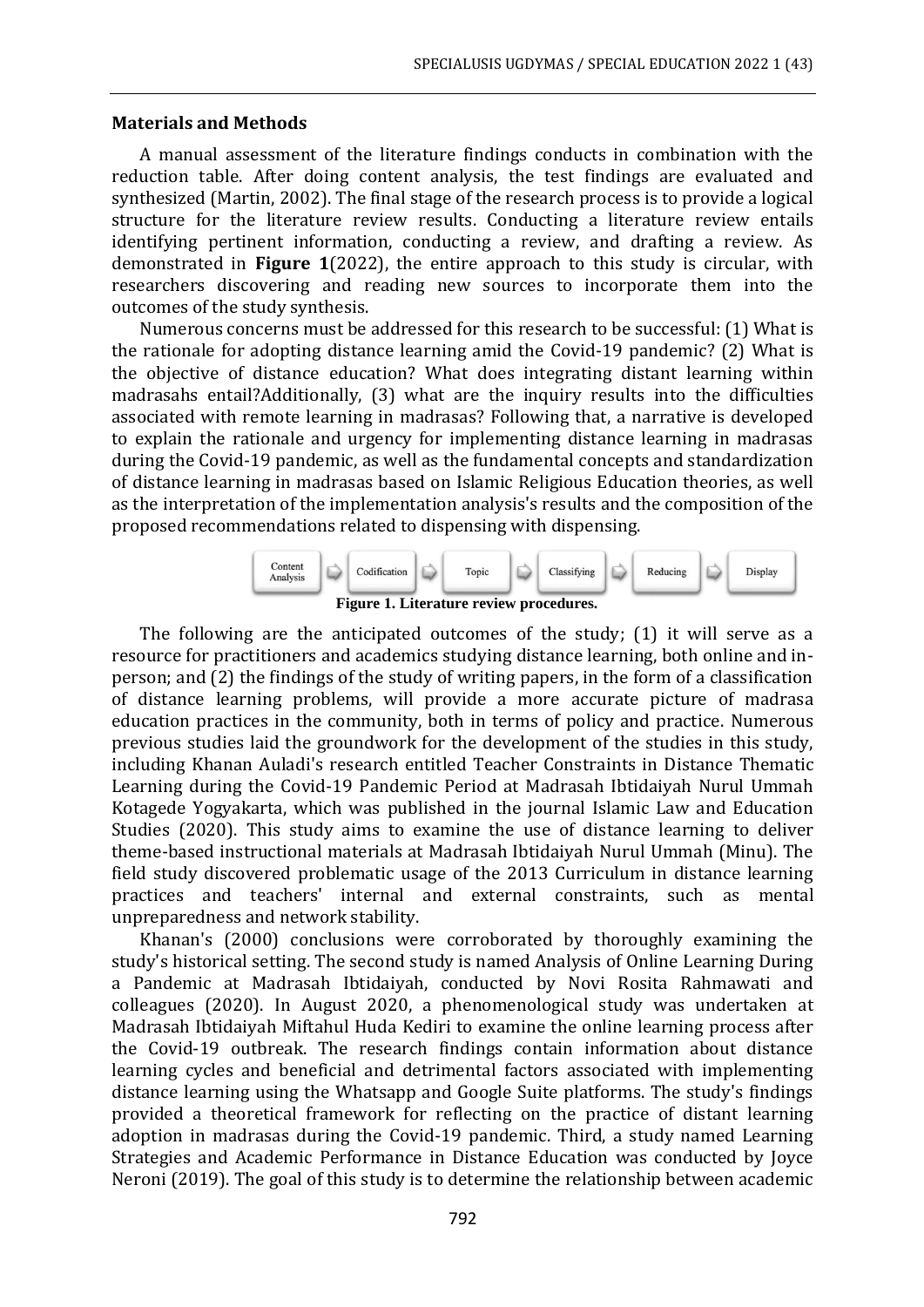accomplishment and learning styles during university distance learning. This study revealed that time and effort management and the use of sophisticated cognitive processes are all positive predictors of academic achievement, whereas contact with others is a poor predictor. The study's findings provide a theoretical for producing suggestions for research conclusions.

### **Results and Discussions**

### *The Legal Justification of Madrasa Policy*

Madrasas organize learning under the Ministry of Religion's circular which was issued in response to the Covid-19 pandemic and contained general recommendations for implementing learning in madrasas, Islamic boarding schools, and Islamic religious education institutions, among others.Others during the Covid-19 Restriction on Community Activity (PPKM), which stipulates the following policies and regulations; (1) Every madrasah education unit must adhere to the four ministerial Joint Decrees (SKB) released on December 21, 2021, to continue educating students during the Covid-19 pandemic. (2) Every madrasah education unit is obligated to pay strict attention to health and safety principles for all madrasah citizens participating in it, particularly in light of certain technological casuistics that happened during the pandemic and involved health procedures for the madrasa environment. (3) The madrasa head has the authority to determine the technological implementation of Learning From Home (BDR) or Distance Learning (PJJ) as a security method for enforcing madrasa health and safety norms(Kemenag, 2022b).

Prior to implementing the policy within the madrasah, the madrasah head must consult with and debate the proposed policy with the provincial, district, or Regional Cities Offices of the Ministry of Religion. It is a legal requirement.To ensure that distance learning policies issued for the scope of madrasas are appropriate and contextual, provincial, district, and city MoRA Regional Offices, as well as madrasah management foundations and madrasah heads, are required to collaborate with the nearest regional government in responding to the development of the pandemic situation in their respective regions. The circular underwent significant adjustments in the subsequent stage due to the Covid-19 outbreak that had subsided across the country. After four years of deliberation, the Ministry of Religion issued a revised circular on August 30, 2021, containing limited Face-to-Face Learning (PTM) instructions while sticking to the previous four Ministerial Decrees' PPKM rules.

The circular was formally released by the Ministry of Religion's General Directorate of Islamic Education (Pendis). Additionally, the circular suggests that madrasahs complete a preparedness checklist for PTMs(2022a). The Ministry of Religion undertook an examination of preparedness data from the Ministry of Religious Affairs based on institutional characteristics and variables influencing stakeholders and parents' willingness to volunteer to involve their sons and daughters in offline or mixed learning activities. The data collecting results will also be used as monitoring material for the Ministry of Religion office director in the regency or city region, who will use them to formulate future technical policies during the Covid-19 pandemic.

### *The Critical Role of Distance Education*

Distance learning via online or online models, as well as hybrid models, is a proactive effort by Muslim academics to combat an epidemic, as Islam states in the Qur'an and Al-Hadith. The madrasa method for administering the BDR program is a logical reflection of national Muslims' views regarding the requirement to learn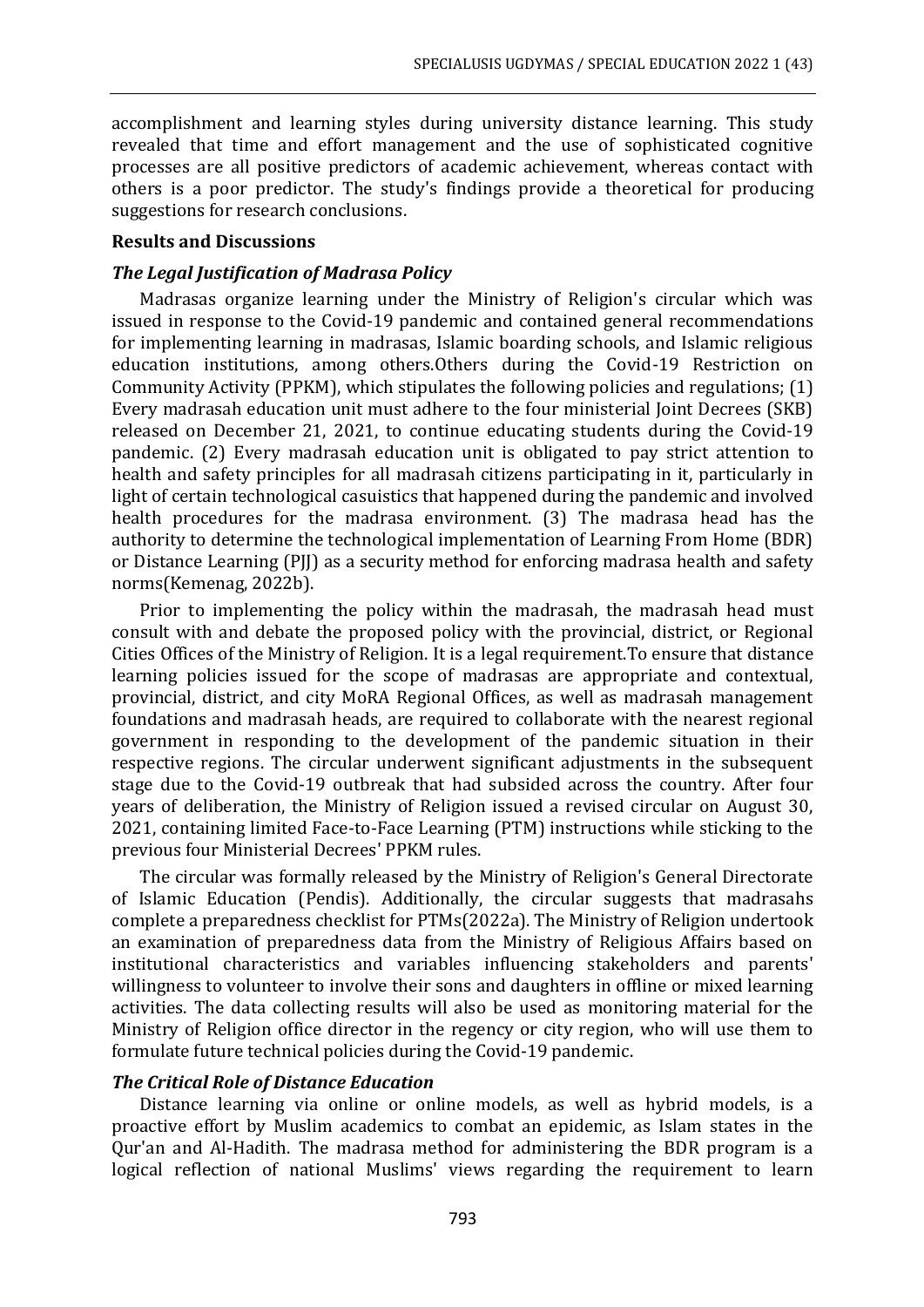everywhere, anytime, and under any circumstances as follows from Ibn Adi and Baihaqi's narrations of the Prophet SAW's hadith(Alawi Abdualgader Alsaggaf, 2021). In reality, attempts to meet Muslims' educational commitments must not miss components of the greater community's benefit or virtue, such as knowledge conveyed in the revelation of Islam as a religion endowed with the value of *rahmatan lil'aalamiin* (grace for all nature). When confronted with novel issues for which sharia law had never been handled textually in prior fiqh books, Amir Syarifuddin(2014) claimed that the process of derivative contextualization of ushul fiqh norms to the demands of the entire community might be used instead of legal judgements. As a result, it can be found that the Covid-19 pandemic that has struck Indonesia is consistent with ushul fiqh's legal norms(Shodiq, 2020).As a result of these legal restrictions, Indonesia's Covid-19 pandemic, which can spread and creates a risk of transmission to the general public, must be proactively addressed by implementing a comprehensive BDR program to control the epidemic. Muslim students can continue their studies at home while adhering to health measures, immediately minimizing the risk of virus transmission. In practice, this rule makes Indonesia's madrasa policy, which acts as the country's official religious education institution, mandatory for all Muslims on a national level in enforcing Islamic law in the education sector.

### *Distance Education in Madrasas: What Is It?*

The concept of remote learning is the first step in overcoming all of the technical obstacles in teaching and learning activities, particularly those related to location and time. This realization resulted in a shift in activity from face-to-face instruction in the classroom to a more open and flexible learning environment accessible from any location and at any time via a virtual space(Budi et al., 2020). Due to the physical separation of students and teachers, the name "Distance Learning System" was coined (PJJ) in Indonesia(Kemendikbud, 2020). Students benefit from distance education in two technological areas: time and place. At the subsequent level, this adaptability necessitates the use of technology in teaching and learning activities (Salsabila, 2021). According to the idea's definition, remote learning practices should not place a premium on learning activities in the presence of instructors and students in the same space and time(Salsabila, 2022).

It is anticipated that this type of adaptability will continue to be a driving force behind the development of technology practices in the Indonesian educational system, particularly in the context of madrasa institutions, even after the pandemic has passed. Haryono(2020) coined several expressions that are often used in conjunction with distance learning approaches, including the following of **Table 1**.The same concepts apply to different learning systems, and distance learning also requires a systematic and planned learning design.

The design is mostly project-based with asynchronous completion that uses the daily or weekly recording in e-learning and is geared at adaptability and contextualization of material knowledge according to student conditions. To ensure that the project is developed in a neutral environment, it is not fully dependent on internet access during its development period(Mubarok, 2021). Combining a teacher's delivery of instructions or teaching materials with teleconference communication technologies is a frequently used way of implementing remote learning in a range of scenarios(Auliya Vilda Ghasya, Salimi, & Pranata, 2021).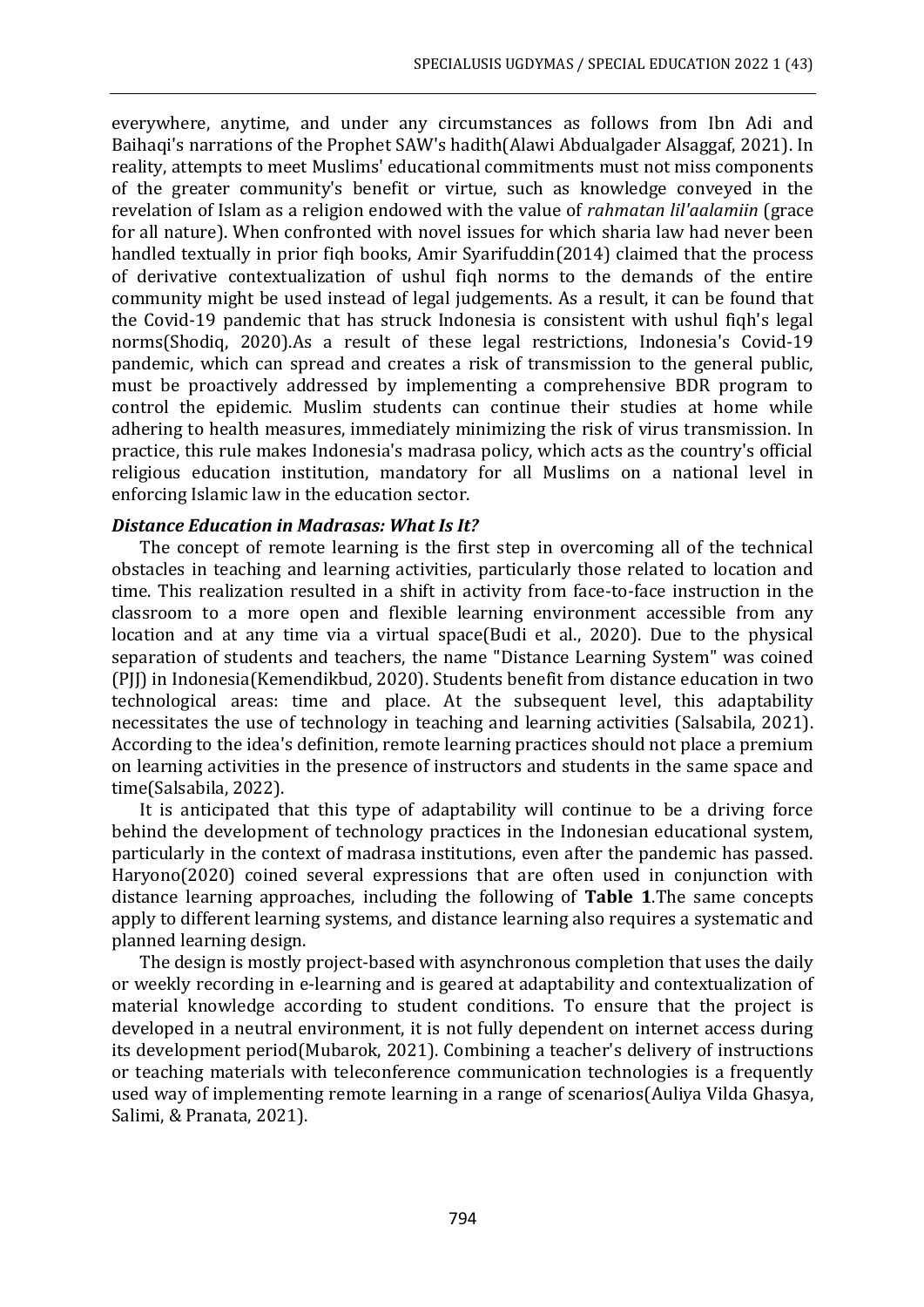# *Distance Learning in Madrasas: Its Purposes*

According to the overview of the Ministry of Education and Culture's and Ministry of Religion's circular contents, the key objectives of implementing remote learning are twofold; (1) Ensure that efforts be made to ensure that students' rights to educational services are respected during the Covid-19 pandemic(Efendi, 2020); and (2) Ensure that efforts are made to ensure that students' rights to educational services are respected during the Covid-19 pandemic.It is critical to prevent the extensive spread and transmission of the Covid-19 virus.

# *Distance Learning at Madrasas: Characteristics*

Distance learning practice, according to Nurul and Novi, is defined by the implementation of the following characteristics into their learning activities; (1) The interactive, comprehensive, and integrative components of the learning process are demonstrated through various activities that emphasize student engagement and efficiency. Among these components are scientific, contextual, and thematic components; (2) The learning process fosters positive interactions between teachers and students; (3) Students' curiosities are viewed as engaging and amusing during the learning process rather than as dull; and (4) The learning process facilitates learners' access to and absorption of charged educational resources.

| <b>Term</b> | <b>Signification</b>                                                                                                                            |  |  |  |  |  |
|-------------|-------------------------------------------------------------------------------------------------------------------------------------------------|--|--|--|--|--|
| Online      | most common term that refers to online activities when<br>The                                                                                   |  |  |  |  |  |
| learning    | implementing distance learning using devices, such as tablets or mobile                                                                         |  |  |  |  |  |
|             | phones to access applications in learning cyberspace.                                                                                           |  |  |  |  |  |
| Website     | Common term to refer to website-based technology (e-learning) whose                                                                             |  |  |  |  |  |
| learning    | management is done through formal educational institutions to massively                                                                         |  |  |  |  |  |
|             | become teaching media in the learning process at madrasas or other                                                                              |  |  |  |  |  |
|             | educational institutions. The website contains comprehensive learning                                                                           |  |  |  |  |  |
|             | materials and evaluations for certain subjects of education.                                                                                    |  |  |  |  |  |
| Virtual     | System by utilises various kinds of online facilities or digital platforms                                                                      |  |  |  |  |  |
| learning    | and complex computer software to simulate the delivery of certain                                                                               |  |  |  |  |  |
|             | teaching material content, which in offline learning usually requires                                                                           |  |  |  |  |  |
|             | realia media and visual media. Virtual learning can also be in a virtual<br>learning environment setting or Virtual Learning Environment (VLE), |  |  |  |  |  |
|             | which is usually a combination of media in blended learning elements in                                                                         |  |  |  |  |  |
|             | developed countries.                                                                                                                            |  |  |  |  |  |
| Blended     | Learning activity by combines offline and online. This system is included                                                                       |  |  |  |  |  |
| learning    | in the category of the highest level of distance learning concept because it                                                                    |  |  |  |  |  |
|             | can significantly improve students' learning experience. It has become a                                                                        |  |  |  |  |  |
|             | discourse for the Indonesian government to run permanently in the                                                                               |  |  |  |  |  |
|             | national education with a flexible portion of 75:25 according to the                                                                            |  |  |  |  |  |
|             | policies of madrasa.                                                                                                                            |  |  |  |  |  |
| Hybrid      | Integrative approach in a distance learning system that divides a 50:50                                                                         |  |  |  |  |  |
| learning    | balanced portion between online and offline face-to-face. Some experts                                                                          |  |  |  |  |  |
|             | say that this type is a derivative of a mixed learning.                                                                                         |  |  |  |  |  |
| Remote      | Remote learning is a pure distance learning term, or, in other words,                                                                           |  |  |  |  |  |
| learning    | completely face-to-face online without being offline. As per the central                                                                        |  |  |  |  |  |
|             | government circular, this system had become common in the national                                                                              |  |  |  |  |  |

|  |  | Table 1. Distance learning terminology. |  |
|--|--|-----------------------------------------|--|
|  |  |                                         |  |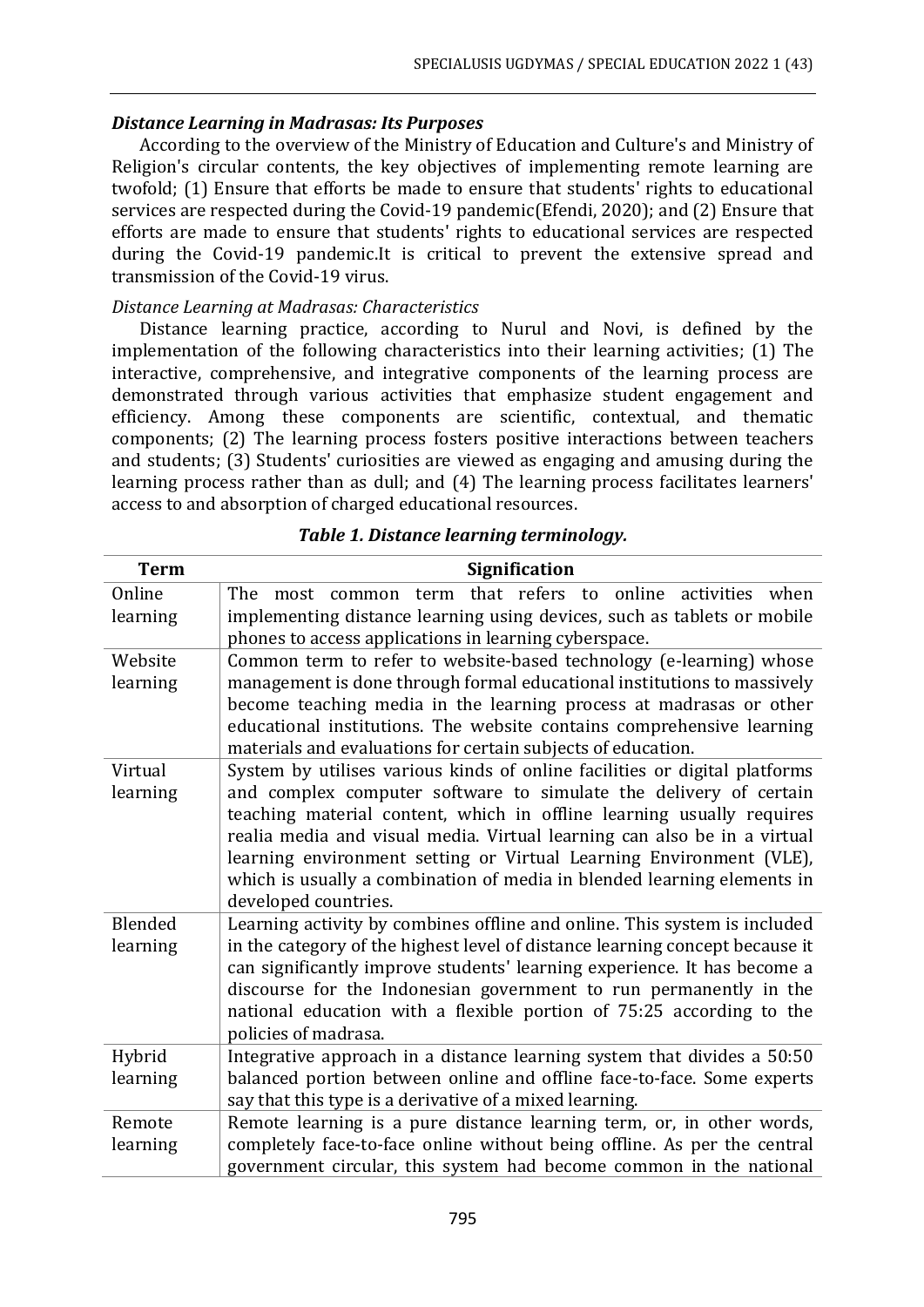# education system during the pandemic.

The distant learning approach has both difficulties and advantages in its practical applicability in madrasas. The distant learning approach has both difficulties and advantages in its practical applicability in madrasas. According to Mubarok and Kharisma's (2021)list, the following are the disadvantages of distance learning; (1) Teachers' abilities or competencies as implementation facilitators are contingent upon their meticulous planning, time management, and readiness; (2) Teachers and students alike have the potential to lose concentration amid the learning process as a result of factors present in their respective learning or instruction environments; (3) Students frequently underestimate and disregard their educational duties and their awareness of the importance of managing their own time at home; (4) Relationships between students and teachers and their interactions with one another can influence the process of developing learning experiences and individual motivation during the learning process.

Tahar and Yuangga (2020)have compiled a list of benefits that education stakeholders can maximize by employing remote learning approaches, which are given below in descending order of relative strength; (1) Increased opportunities for egalitarian educational and information diffusion in Indonesia, notably in the madrasa context; (2) The remote moderating tool enables professors and students to communicate without regard for distance, location, or time constraints; (3) Additionally, due to limited accessibility, it is feasible to enable the design of student-centred learning activities, which contributes to the normalization of awareness, independence, and personal growth participation; (4) Reduced travel expenses linked with the educational process translate into increased financial efficiency.

### *Distance Education in Madrasas: Implementation*

The findings are presented in the form of a classification of distant learning characteristics based on teacher and student activities that occur in the madrasa context; (1) The interactions between teachers and madrasa students in distance learning include two interactions categories; synchronous or asynchronous as **Figure 2.**Asynchronous engagement is frequently accomplished through online education, email, Google Classroom, and instant messaging applications like WhatsApp and Telegram. The Zoom Meeting Cloud is often used to facilitate simultaneous communication between madrasa professors. For instance, some asynchronous learning activities include assignment instructions requiring students to create films demonstrating how to pray and memorize brief surahs from the Qur'an within a certain time limit.

Most madrasa teachers who teach at the lower grade levels, namely 1, 2, and 3, favour WhatsApp as a daily communication medium in distant education. For high school grades 4, 5, and 6, most teachers hold a bachelor's degree in Islamic education and give courses using increasingly complex platforms, such as Zoom and video calls; (2) A diverse selection of teaching media. Certain madrasa teachers seek to provide instructional materials via video and audio teaching tools distributed via instant messaging applications such as WhatsApp and similar platforms. Teachers communicate material content to certain pupils via PowerPoint presentations. When it comes to evaluation, most teachers send out questions using Google Forms, which students can complete at their leisure.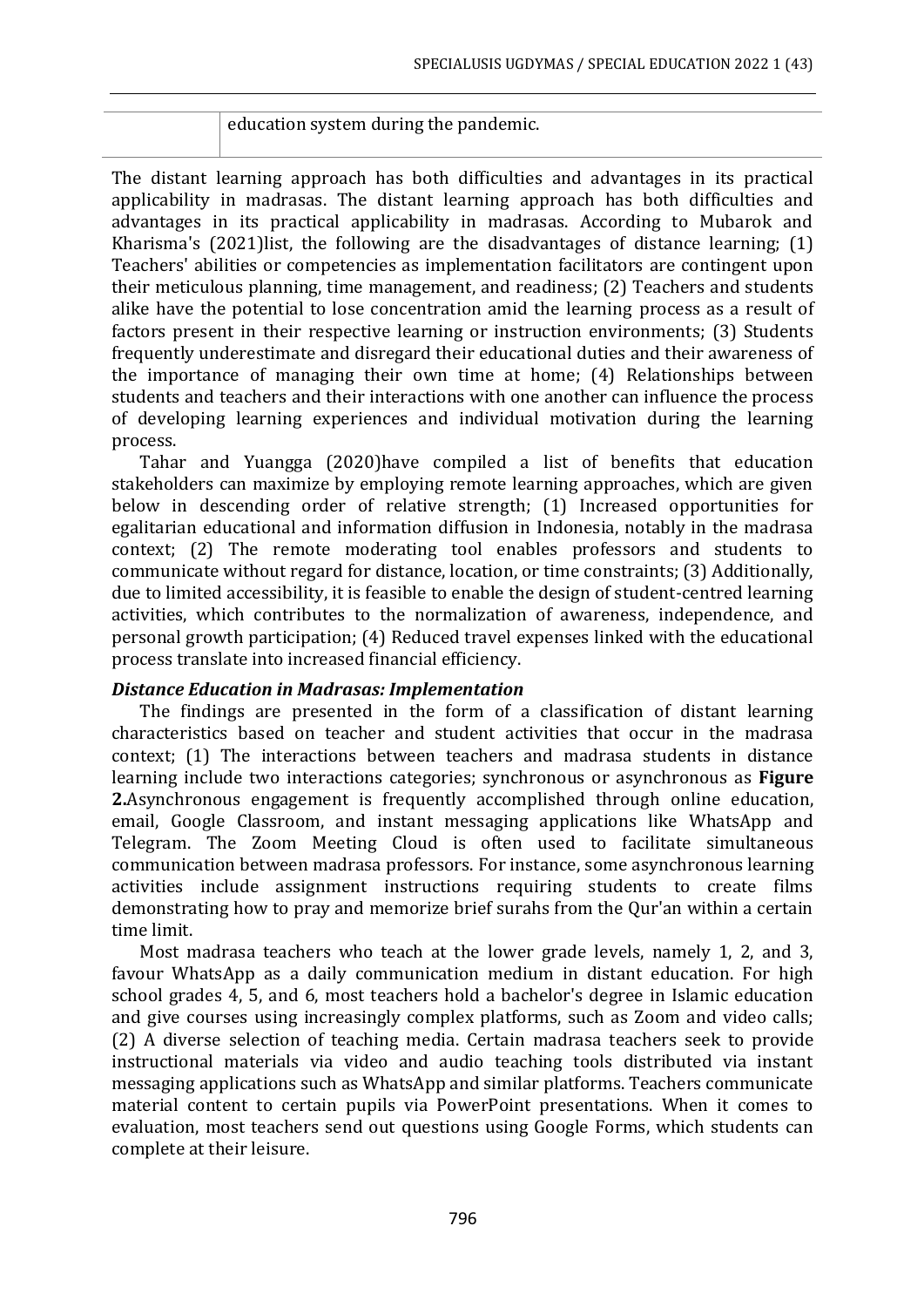

**Figure 2.Asynchronous and Synchronous interactions in madrasas.**

# *Distance Education in Madrasas: Issues and Concerns Affordability and viability of regional infrastructure*

Educational practitioners involved in madrasas as educational stakeholders try to increase the use of technology, particularly the internet, smartphones, and laptops, to facilitate remote study. The record increase of 16 per cent in broadband shreds evidence this condition flows during the Covid-19 pandemic, which is predicted to be caused by the increase in distance learning platforms, is evidenced by the record increase of 16 per cent broadband shreds of evidence this condition flows during the Covid-19 pandemic. As a result, various organizations have raised worry over converting the traditional madrasa system from an offline to an online model, stating that it will be detrimental to students from low-income families and rural locations.

Only the government can provide internet and public cellular telephony, and only the government can do it. **Figure 3** presents an infographic study of national internet distribution, demonstrating that national internet procurement is subject to unequal conditions.According to the analysis, 3G and 4G networks, which are required for internet and cellular telephony services, are only available in small areas on the Indonesian islands of Java and Bali(2021).When marketing considerations are taken into account, metropolitan areas with a larger population will likely be preferred over rural areas to increase market demand. The investigation of this perplexing phenomenon reveals that internal factors, such as poor households' financial ability, substantially impact each family's access to the internet and cellular telephony.

### *Inequality in government funding and program socialization*

Through its policy, the central government provides flexibility to schools in selecting an online learning platform that matches their needs. To facilitate information exchange, the Ministry of Education and Culture also offers a free online learning platform called Learning House and a platform for instructors to collaborate called the Sharing Teacher Program.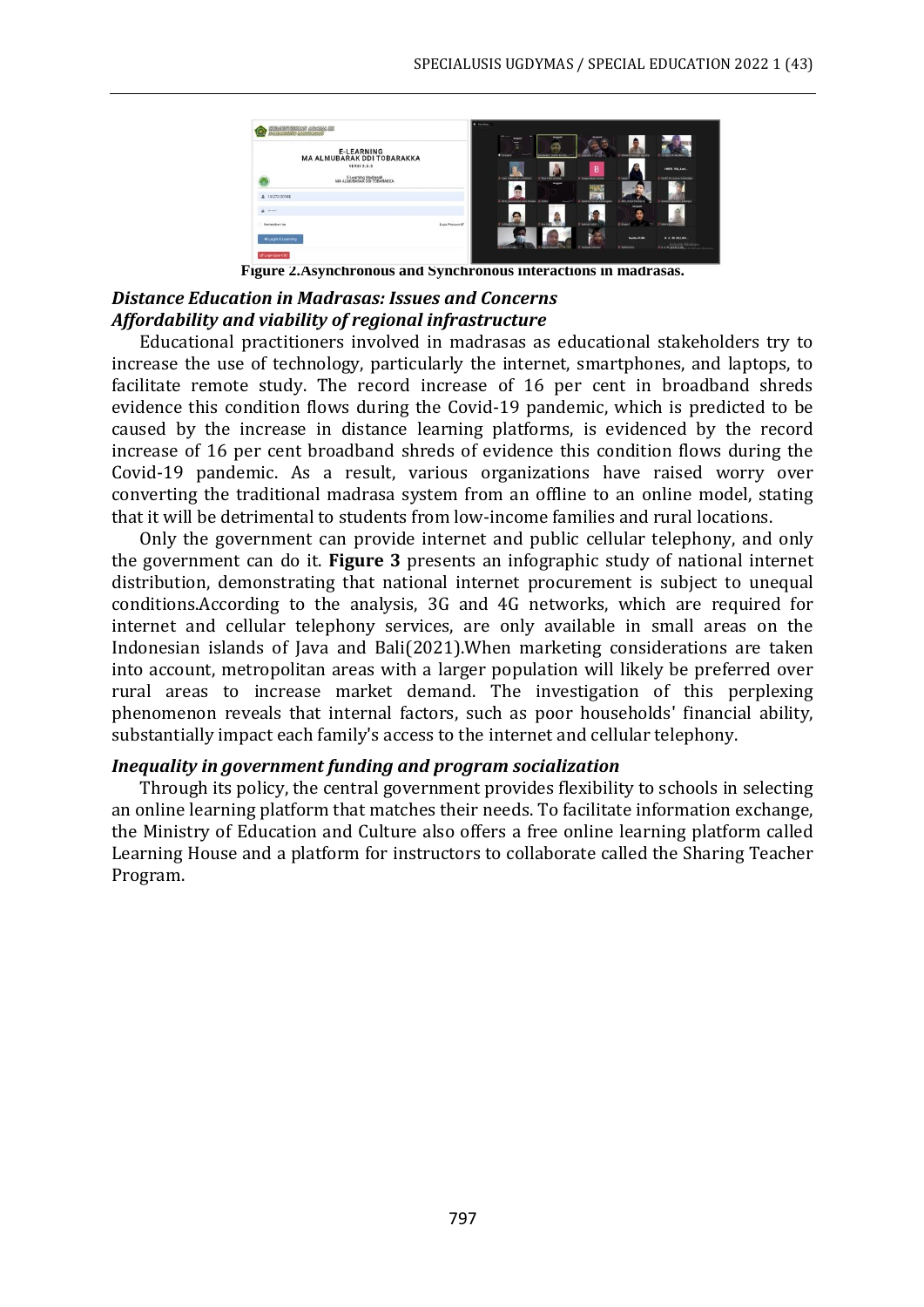

**Distribusi Fasilitas Internet di Desa/Kelurahan Berdasarkan Klasifikasi**

**Figure 4. Weak signals in 2018-2019**

Through the Rumah Belajar page, users can access teaching materials and communication features, whereas the old Guru Sharing Program has Learning Implementation Plan (RPP) documents from teachers around Indonesia. For areas with limited internet access, the government is collaborating with TVRI, which serves as a national television station, to deliver teaching materials from the syllabus package and the Learning From Home curriculum for the duration of learning activities, which in some cases may last several months(Azzahra, 2020).

They were made possible by reallocating funds from the national budget for distance learning needs, which were distributed through licensing the use of School Operational Assistance (BOS) funds for madrasas operations related to learning activities and health protocols, including the provision of internet access for students and teachers, as well as the purchase of learning devices. In this context, the issue is the lack of socialization of infrastructure utilization from the central government to education practitioners in certain places.

It is partly due to a lack of signals, as seen in **Figure 4**, and burdensome bureaucratic procedures for the release and distribution of operational funds for madrasa-based distant learning. As indicated in **Figure 5**(2021), Indonesia's massive number of the madrasa and an uneven distribution of zoning results in an imbalance in the distribution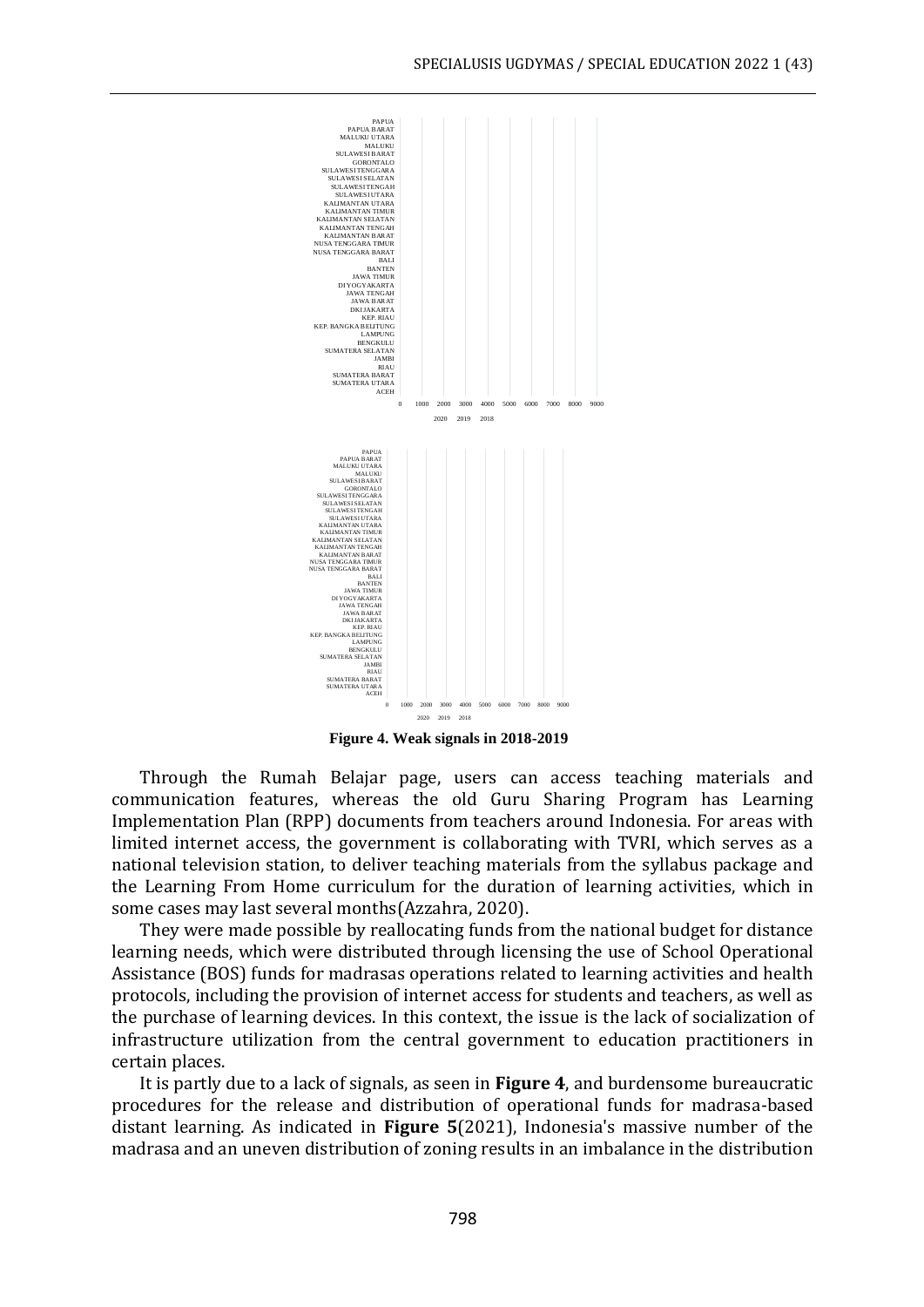of knowledge concerning education stakeholders' rights during the implementation of remote learning during the Covid-19 epidemic. **Sebaran Lembaga Pendidikan Madrasah di Indonesia**



**Figure 6.Madrasah Teacher Interaction Quantity Survey**

#### *A lack of professional and numerous Madrasah teachers*

The teacher's imagination must create a map of the students' current state of health to ensure the success of all distance learning activities. As the critical facilitator of learning, the instructor must package the concept of distance learning so that it is universally accessible to all students. However, reality indicates that many teachers are unfamiliar with technology(Nugroho & Nasionalita, 2020), including laptop computers and the adaptability of internet-based training. As a result, teachers only assign students to read books and assign tasks alone(KPAI, 2017). As a result of a lack of adequate learning experiences for their age level, learners become disengaged.

#### *Parental Perceptions and Guardian Engagement*

Parents play various roles in accompanying children as they transition to distance learning, including instructors, mentors, motivators, supervisors, friends, and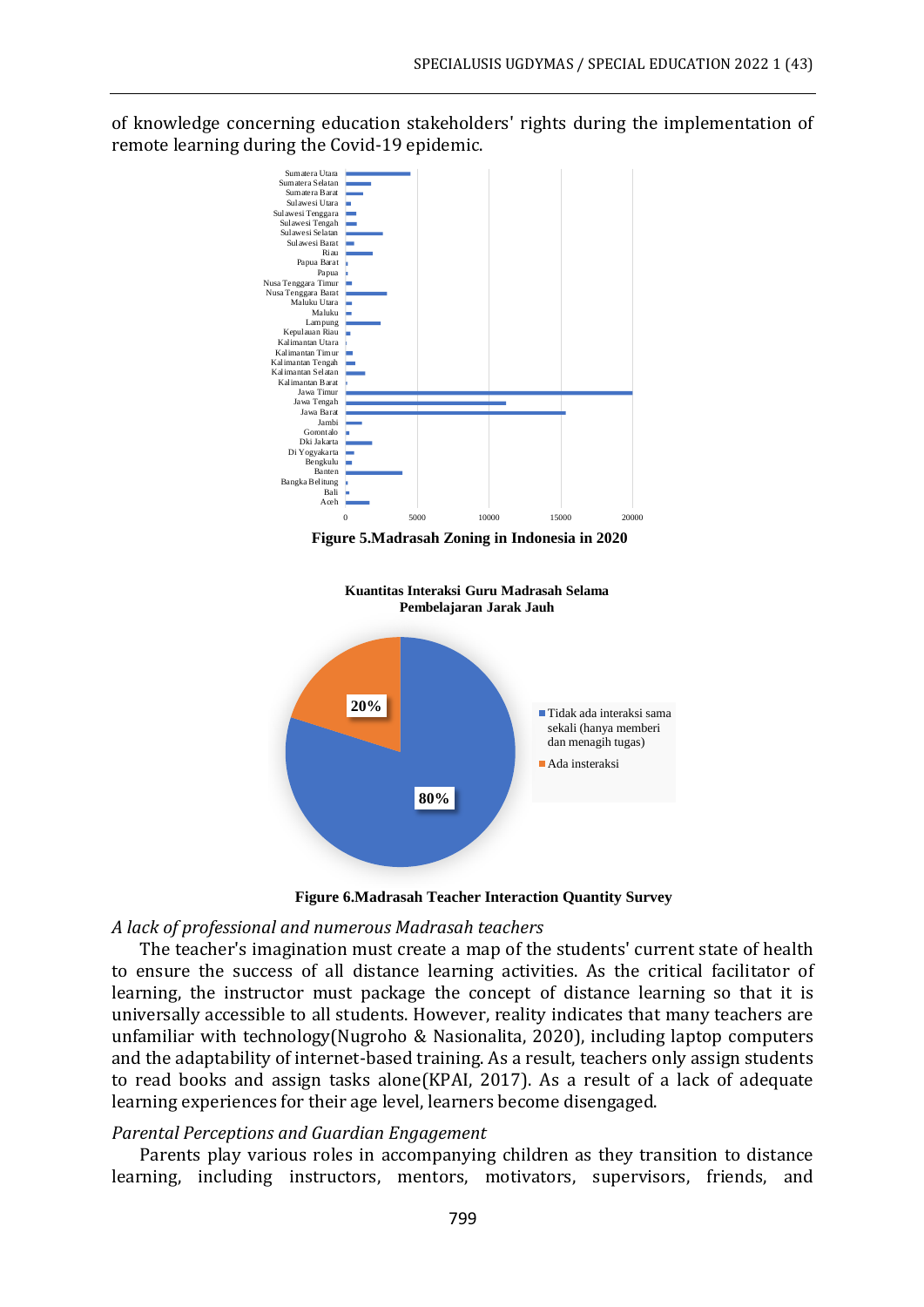facilitators, all while continuing to fulfill their fundamental duty as suppliers of a child's inner birth in education(Rivadah, Salsabila, Rosyid, Fajrul, & Fikri, 2020). This situation is challenging and complex, especially when parents lack educational backgrounds or jobs relevant to the subject of education in general. Not to mention that many parents believe that teachers are solely responsible for completing learning activities in schools.

### **Discussion and Conclusion**

The authors make the following conclusions based on their research findings: (1) Distance learning in a madrasa environment is an endeavor for all practitioners and stakeholders in Islamic educational institutions to preserve the benefit's value within relevant sharia law. The terms and conditions for implementing distance learning have been detailed in circulars issued by the central government in collaboration with line ministries, most notably in circulars issued by the Ministry of Religion, the country's highest government institution responsible for overseeing the management of madrasah institutions on a national level. (2) Distance learning is a way of imparting knowledge that disregards the accessibility of teachers, locations, and times between instructors and pupils. It is critical to conduct research with specific aims and qualities in mind. Among the objectives are the evaluation of distance learning implementation standards and an analysis of potential weaknesses and strengths from the perspective of Islamic Religious Education.

Three implementation realities regarding distance learning practices in madrasas were identified from the implementation analysis: interactions between educators and students, media selection, and critical problems encountered by many madrasah teachers when implementing distance learning practices. Additionally, the author presents the following suggestions concerning the findings that could serve as a springboard for additional discussion in the subsequent study: (1) It is necessary to improve madrasa instructors' skills in using learning-related apps at all levels of education. Madrasa instructors must possess a minimum level of expertise in information and communication technology (ICT), which entails the ability to obtain learning apps from the central government on their initiative, design teaching materials, and create learning flows for remote education(Mugobi & Mlozi, 2021). Teachers with Level 4 qualifications, the highest available, have been able to train other teachers; (2) the practice of integrating online and offline learning models, even if they serve only as a supplement to learning so that teachers and students in madrasas become accustomed to interacting in any situation and using any media. (3) To reduce the divide between urban and rural areas, information technology solutions must be established for areas that are currently underperforming in terms of digital infrastructure. Access to a diverse variety of bandwidth capacities and the cost of access must be included in the government's list of public policy priorities.

To supplement TVRI's programs in areas with limited internet access, delivery of material via radio media, as Argentina and Fiji have done, provides radio content for seven hours moderated by experienced teachers via the government radio network. (4) Establishing regional working groups to provide guidance and socialization of government programs for madrasas on a national scale, as Argentina and Fiji have done(Levier, 2020). (5) Establish an oversight framework and strategy for using distance learning operational funds. Effective oversight management ensures that funds are used according to the ministry's original intent, identifies areas in need of assistance, and considers whether the funding expansion will be temporary or permanent(Satariyah, 2020). (6)The maintenance of public-private partnerships in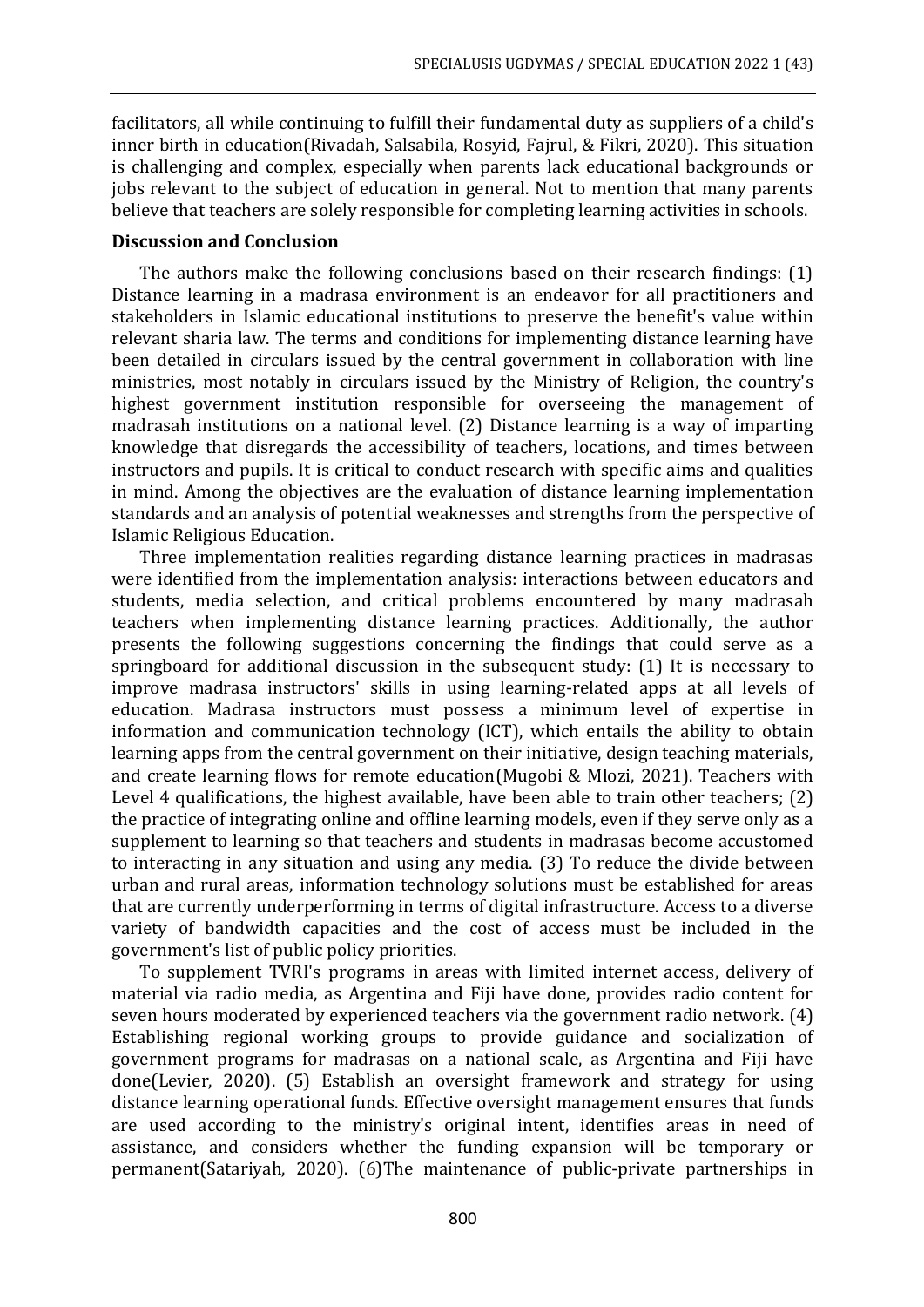education, in which stakeholders and educational institutions form a consortium that can provide free learning resources as a form of service promotion. The Ministry of Religious Education has requested a feasibility study on public-private partnerships with technology service providers to buy infrastructure to support online or remote learning.When it comes to the challenges faced by madrasa technical leaders, such as school principals, in implementing distance learning during the Covid-19 pandemic, specific studies demonstrate that having broad autonomous authority is critical for responding to the unexpected situations that arose during the pandemic. The quality of policy implementation is hierarchically defined by the decision-making associated with operations. Additionally, the researcher proposes conducting additional research on the public's attitude to government-issued measures, notably those issued by the Ministry of Religion, during the Covid-19 outbreak, particularly in remote learning.

### **References**

- [1]. Alawi Abdualgader Alsaggaf. (2021). Aldorar Alsaniyyah Islamic Website. Retrieved 18 February 2022, from Aldorar Alsaniyyah foundation website: https://www.dorar.net/hadith
- [2]. Auliya Vilda Ghasya, D., Salimi, A., & Pranata, R. (2021). Analisis Keterlaksanaan Pembelajaran Jarak Jauh Mata Pelajaran Matematika di Kelas Tinggi Sekolah Dasar pada Masa Pandemi Covid-19. *Numeracy*, *8*, 41–57.
- [3]. Azzahra, N. F. (2020). Mengkaji Hambatan Pembelajaran Jarak Jauh di Indonesia di Masa Covid-19. *CIPS Indonesia*, *19*, 1–9.
- [4]. Batubara, B. M. (2021). The Problems of the World of Education in the Middle of the Covid-19 Pandemic. *Budapest International Research and Critics Institute (BIRCI-Journal): Humanities and Social Sciences*, *4*, 450–457.
- [5]. Budi, H. S., Ludjen, J. S. M., Aula, A. C., Prathama, F. A., Maulana, R., Siswoyo, L. A. H., & Prihantono, A. S. (2020). Distance learning (DL) strategies to fight coronavirus (Covid-19) pandemic at higher education in Indonesia. *International Journal of Psychosocial Rehabilitation*, *24*, 8777– 8782.
- [6]. Direktorat Jenderal Pendidikan Tinggi, K. P. dan K. (2020). Pembelajaran Selama Masa Darurat Pandemi Covid-19 No.262/E.E2/KM/2020. In *LLDIKTI Wilayah IX*.
- [7]. Donnelly, R., & Patrinos, H. A. (2021, November 10). Learning loss during Covid-19: An early systematic review. *Prospects*, pp. 1–9. Springer Science and Business Media B.V.
- [8]. Efendi, D. (2020). Peran Orang Tua dalam Pembelajaran Model Distance Learning di Sekolah Dasar Kota Jayapura. *Al-Madrasah: Jurnal Pendidikan Madrasah Ibtidaiyah*, *5*, 54.
- [9]. Ismuniar, C., & Ardiwinata, E. (2021). Gambaran Psychological Well-Being Mahasiswa Selama Proses Perkuliahan Online Guna Untuk Melihat Learning Loss di Universitas Borneo Tarakan. *Jurnal Mahasiswa BK An-Nur : Berbeda, Bermakna, Mulia*, *7*, 105.
- [10]. Kemenag. (2022a). Daftar Isian Kesiapan Pembelajaran Tatap Muka Terbatas. Retrieved 18 February 2022, from Kemenag RI website: https://siapbelajar.kemenag.go.id/#/Welcome
- [11]. Kemenag. (2022b). Surat Edaran Menteri Agama Nomor SE. 03 tahun 2022 tentang Diskresi Pelaksanaan Keputusan Bersama Empat Menteri tentang Panduan Penyelenggaraan Pembelajaran Di Masa Pandemi Covid-19. Retrieved 18 February 2022, from Menteri Agama website: https://www.kemenag.go.id/archive/surat-edaran-menteri-agama-nomor-se--03 tahun-2022-tentang-diskresi-pelaksanaan-keputusan-bersama-empat-menteri-tentangpanduan-penyelenggaraan-pembelajaran-di-masa-pandemi-covid-19
- [12]. Kemendikbud. (2020). Panduan Penyelenggaraan Pembelajaran Pada Tahun Ajaran 2020/2021 dan Tahun Akademik 2020/2021 di Masa Pandemi Coronavirus Disease 2019 (Covid-19) Keputusan Bersama 4 Menteri. In *Kemendikbud* (Vol. 2019). Semarang: P2PNFI Regional II.
- [13]. Keputusan Presiden RI. Keppres No 12 Tahun 2O2O Tentang Penetapan Bencana Nonalam Penyebaran Corona Virus Disease 2019 Sebagai Bencana Nasional. , Fundamental of Nursing § (2020).
- [14]. Khanan Auladi. (2020). Kendala Guru dalam Pembelajaran Tematik Jarak Jauh Selama Masa Pandemi Covid-19 di Madrasah Ibtidaiyah Nurul Ummah (Minu) Kotagede Yogyakarta. *As-*